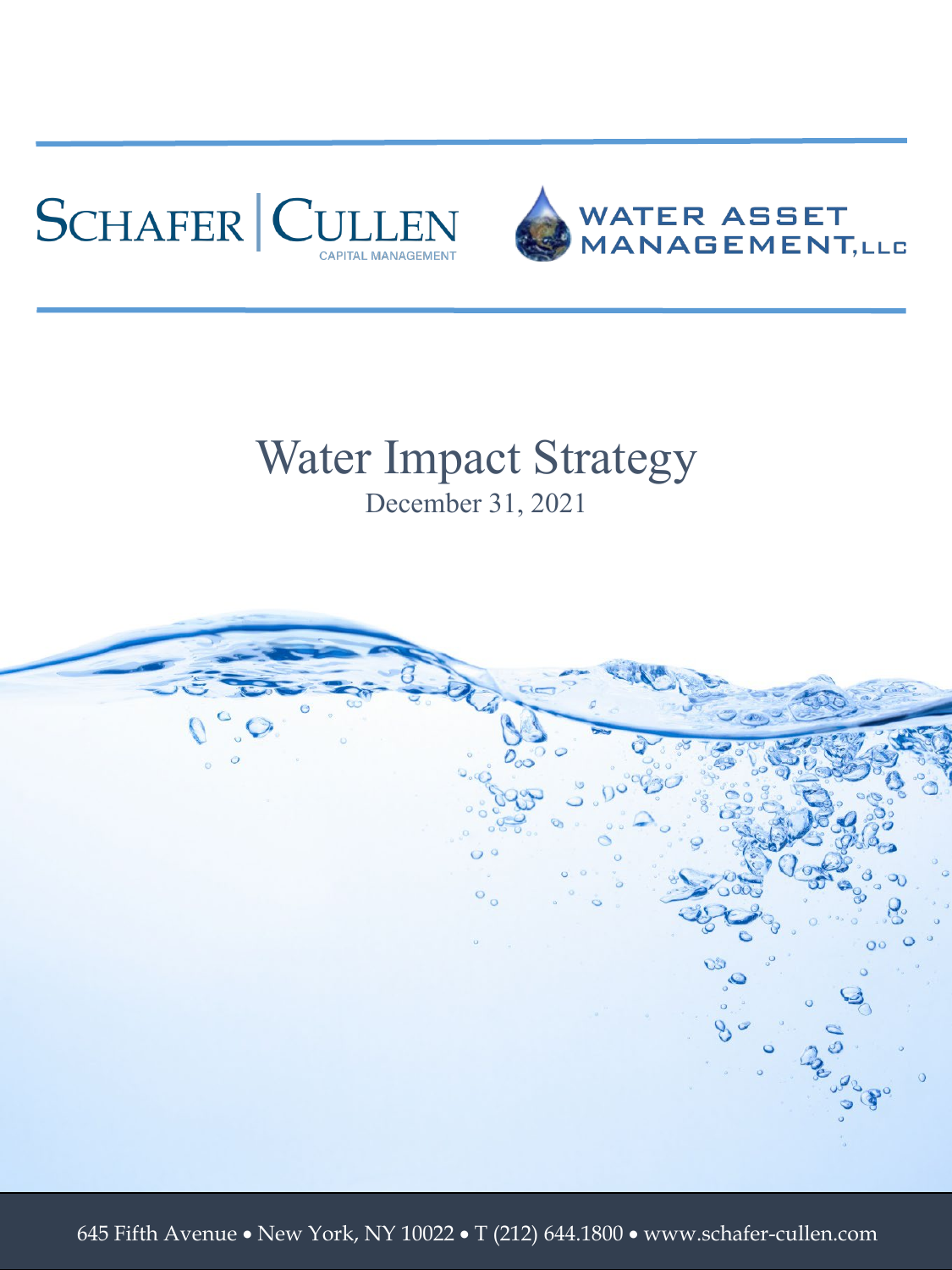## **The Water Scarcity Crisis:**

"The ever-expanding water demand of the world's growing population and economy, combined with the impacts of climate change, are already making water scarcity a reality in many parts of the world—and with it we are witnessing severe damage to livelihoods, human health, and ecosystems. In just 20 years … demand for water will be 40 percent higher than it is today."

Charting Our Water Future -- 2030 Water Resources Group (McKinsey, 2009)

884 million people do not have access to clean water. $1$ 

71% of the Earth's surface is covered by water, yet only 1% is available clean water.<sup>2</sup>

Every \$1 invested in water and sanitation services, results in an estimated \$4 return in productivity.3







#### **Investing in Water is Investing for Change Now**

The Schafer Cullen Water Asset Management Impact Strategy offers direct exposure to companies committed to solving the water scarcity crisis by increasing water supply, enhancing water quality, and improving water efficiency. Water Asset Management will donate a portion of revenue received as sub-advisor from the strategy to WaterAid<sup>4</sup> and their mission of improving access to clean water, hygiene and sanitation in the world's poorest communities.

> "Water is a necessity for everyone and yet it remains a luxury to many people around the world." - WaterAid<sup>5</sup> -

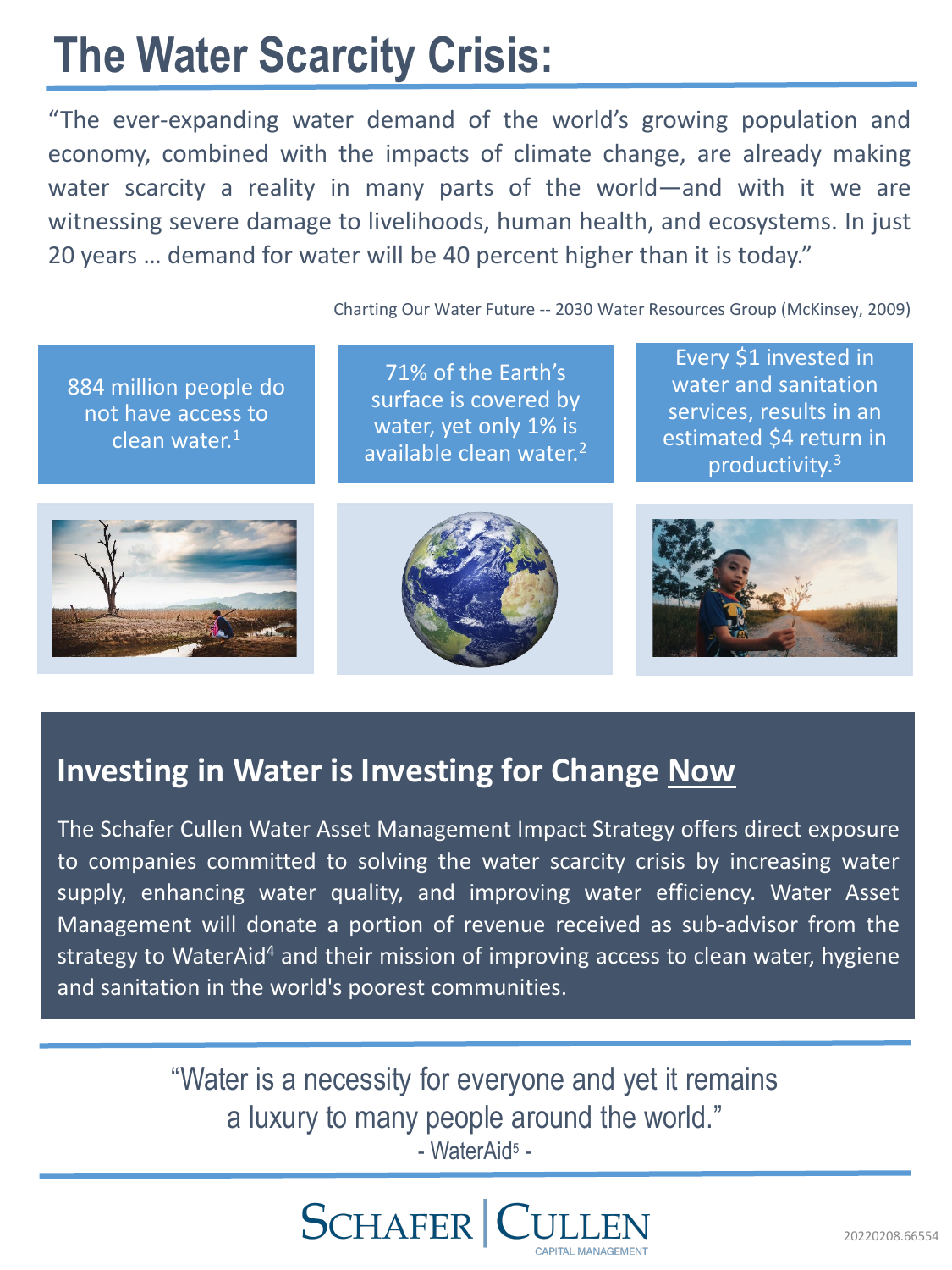## **Uses of Water:**

As an essential resource, the first thing that often comes to mind is drinking water. Many are surprised to learn that only a small percentage of water is used for domestic purposes, with the majority being for Agriculture and Industrial uses.

**69%** of all water consumption is used for agriculture<sup>6</sup>

**19%** of all water is for industrial use<sup>6</sup>

**12%** of all water is used for domestic purposes<sup>6</sup>







#### **Macroeconomic trends dependent on the availability of water include:**

Food Production Power Generation Population Growth Urbanization

Geopolitical Stability Health Care Costs







As these trends increase, so does water consumption. Estimates are that by 2030, an additional \$6.7 trillion<sup>7</sup> in capital spending is needed globally to improve water infrastructure, water quality, water efficiency, and support growth in urbanization and agriculture. Governments can't do it alone, private capital is essential in delivering these improvements.

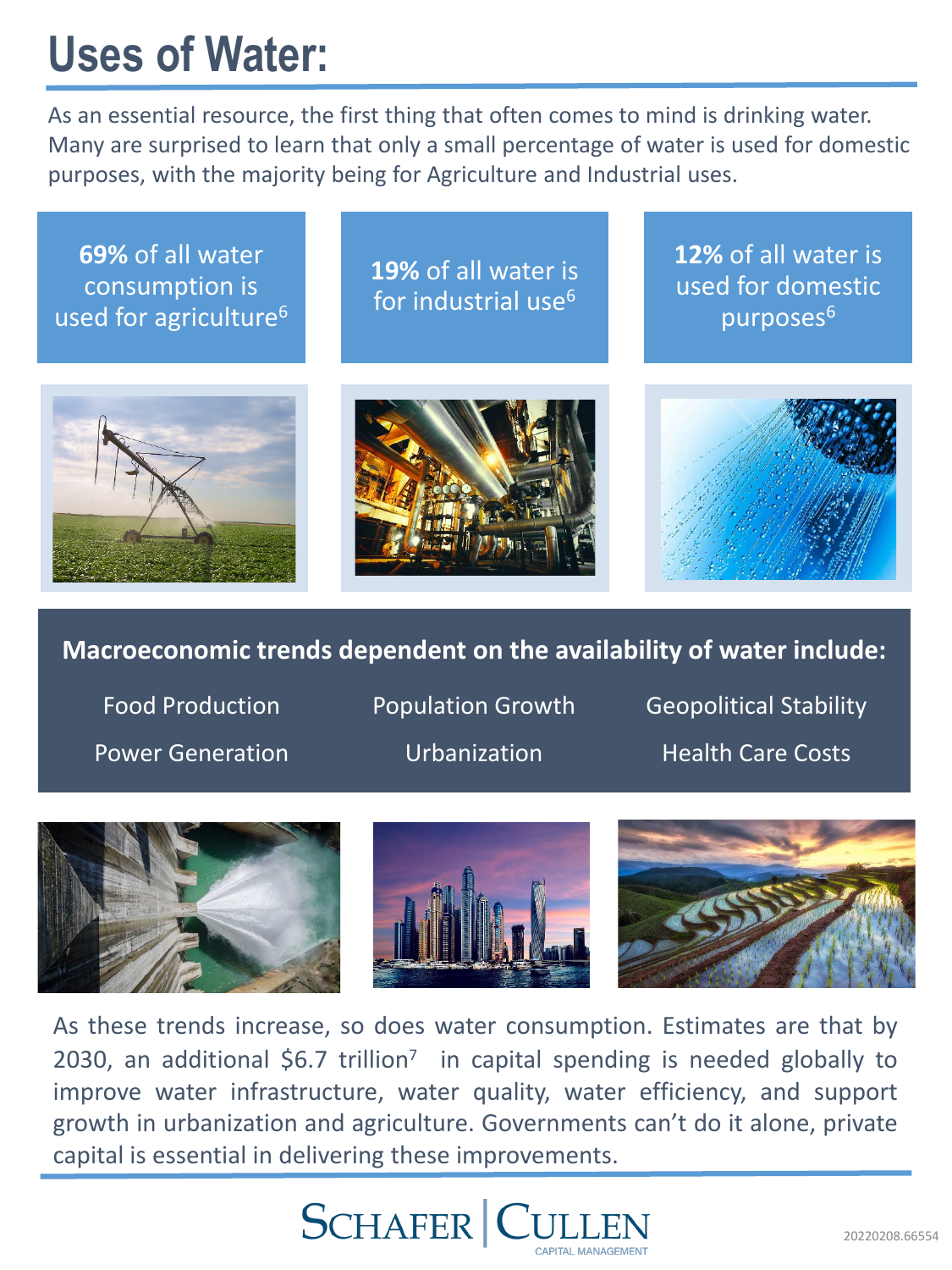## **ESG & Impact Investing**

Companies with strong Environmental, Social & Governance (ESG) policies that support a more sustainable future are likely to experience growth opportunities. However, there is significant difference between investing in companies that hope to have an impact at some point in the future versus those that can have an impact now. Investments in water related companies not only support ESG mandates, they also have an impact today.

#### **ESG Investing**

Screening companies based on Environmental, Social, and Governance policies. Investments are made in those with more favorable policies while avoiding those with less favorable policies.

#### **Impact Investing**

Owning companies with the intention of generating social and / or environmental impact alongside a financial return. Investments should be intentional, measurable and transparent.

#### **Global Water Investment Returns**

Investments in water are not just powerful from an impact standpoint, they've also been profitable. Over the last 20 years, the S&P 500 Global Water Index has outperformed the S&P 500 and the MSCI ACWI Index.



Source: Morningstar Direct, 12/31/2021. Past performance is no guarantee of future results. You cannot invest directly in an index. The S&P Global Water Index provides liquid and tradable exposure to 50 companies from around the world that are involved in water related businesses. To create diversified exposure across the global water market, the 50 constituents are distributed equally between two distinct clusters of water related businesses: Water Utilities & Infrastructure and Water Equipment & Materials. The S&P 500 Index is the commonly used measure of the broad U.S. stock market. The MSCI ACWI Index is a market capitalization weighted index comprised of stocks from developed emerging markets and is designed to provide a broad measure of equity-market performance throughout the world.

CAPITAL MANAGEMENT

**SCHAFER C**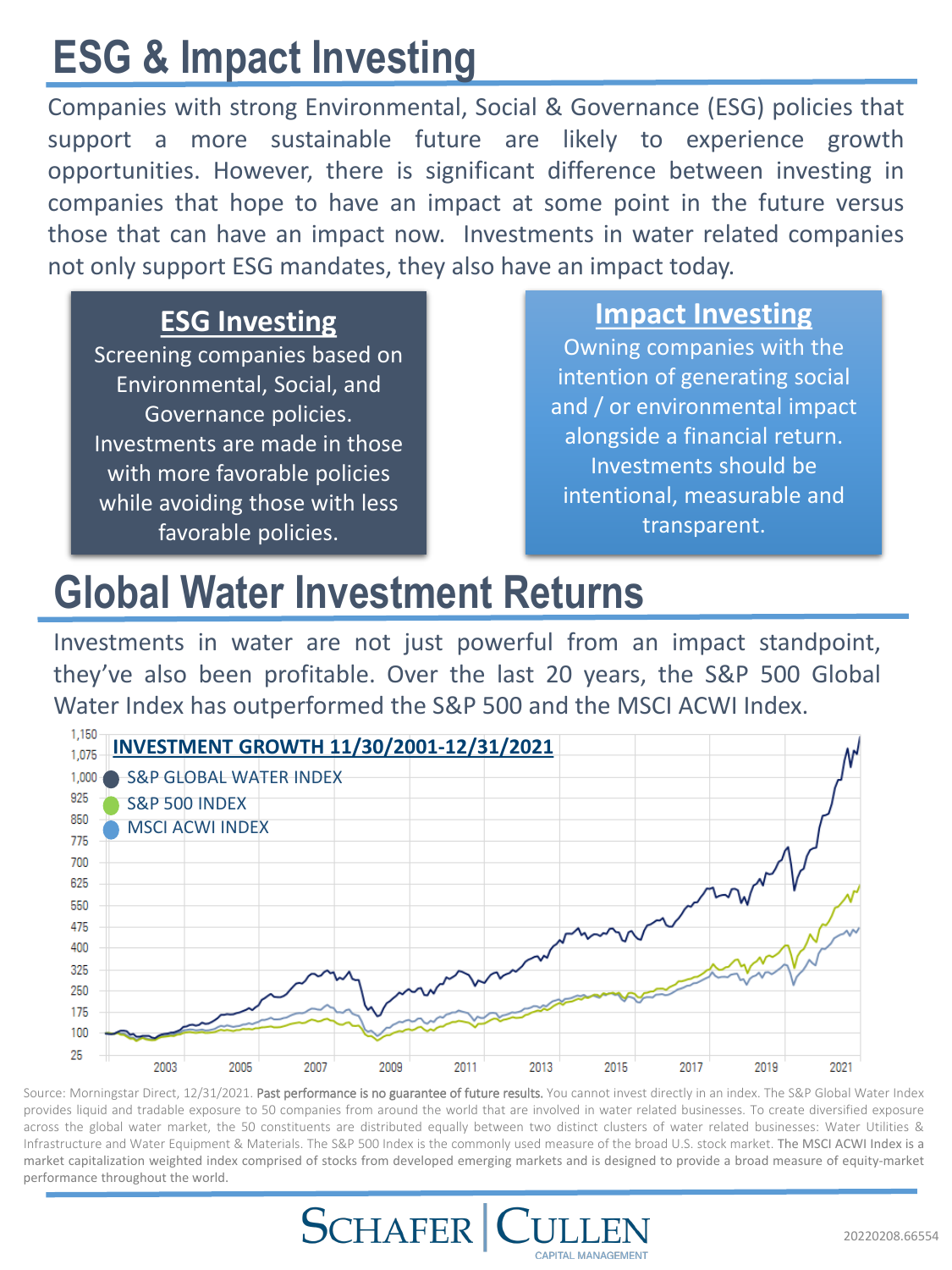### **Water Investment Opportunity**

Water is a finite resource, non substitutable, and is at the center of a growing supply/demand imbalance intensified by climate change driving more incidents of drought and flood. Water rates have historically increased more than inflation and given the scarcity of clean water and infrastructure investment needs, rates are likely to continue to climb over time8.

Water related investments have attractive business models characterized by monopolies and oligopolies, sticky customers, inflation protection, highly visible cash flows, and long-term contracts<sup>8</sup>.

| Water Utilities, Pipelines,<br>Pumps Development,<br>Desalination, Engineering,<br><b>Water Resources</b>          |
|--------------------------------------------------------------------------------------------------------------------|
| <b>Filtration, Chemicals</b><br>Wastewater Treatment,<br><b>Wastewater Technology</b>                              |
| <b>Automation, Smart</b><br><b>Meters, Leak-Detection</b><br>Devices, Irrigation,<br><b>Monitoring and Testing</b> |
| Corporate Engagement,<br><b>Greater Water Access and</b><br>Reliability, Support of<br>WaterAid                    |
|                                                                                                                    |

There are more than 175 water-related public companies with a combined market cap of \$700 billion<sup>8</sup>. Major categories for water related investment include companies focused on Water Supply, Water Quality and Water Efficiency.

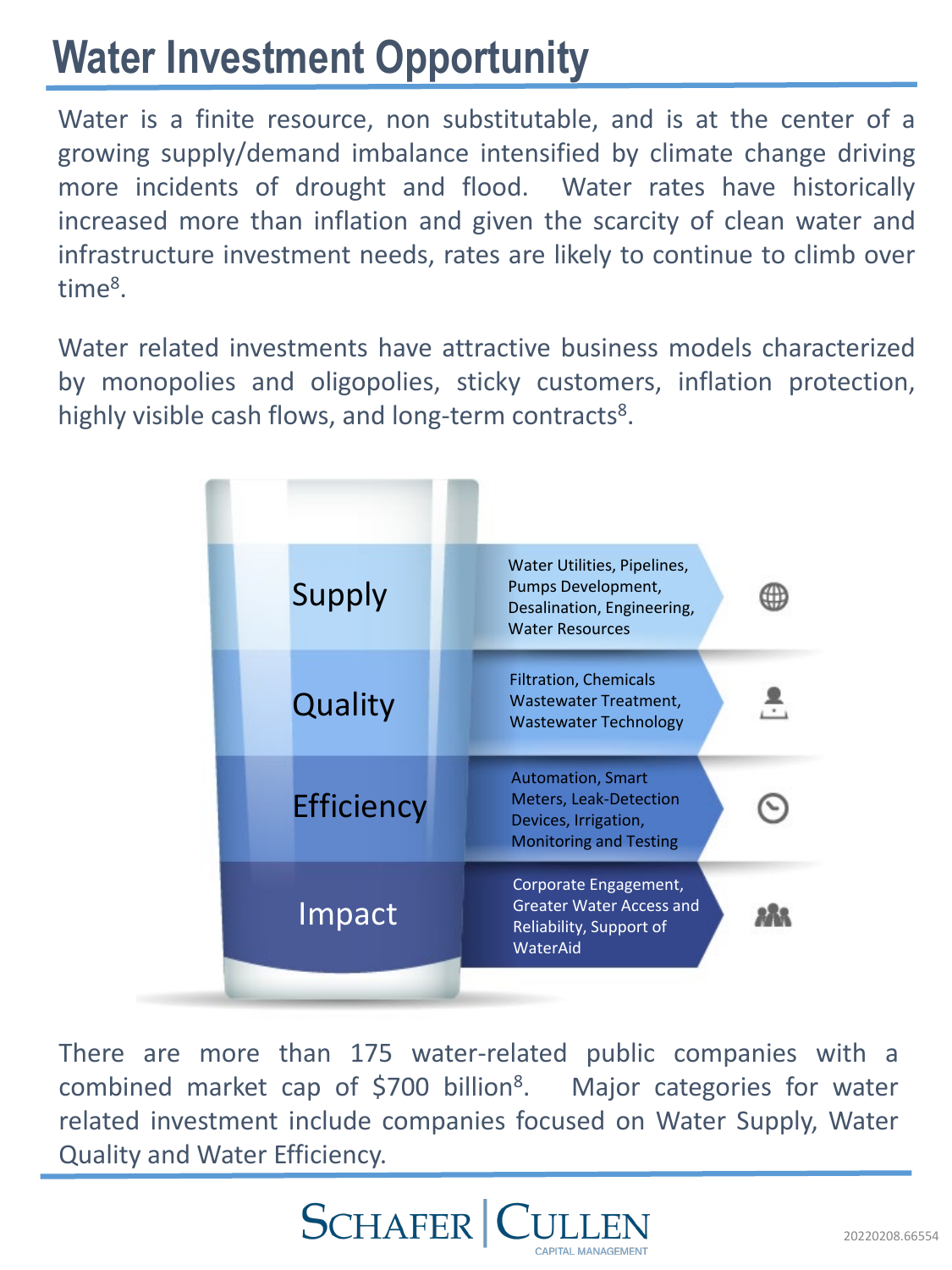## **Water Impact Strategy**

Schafer Cullen launched the Water Impact strategy on 12/31/20. Water Asset Management will act as the sub-advisor and the portfolio will maintain a high conviction, disciplined value investment approach to owning quality, pure play, global water related companies. These companies are focused on solving the water scarcity crisis by improving water quality and water supply globally.



#### **Water Asset Management**

For more than 15 years, Water Asset Management ("WAM") has exclusively invested globally in companies that ensure water quality and supply. WAM has a high degree of interaction with portfolio companies and has selectively played an activist role to drive results. WAM was one of the first water focused investors and is widely recognized as a leader in water investing.



#### **Providing Direct Impact**

# **u** WaterAid

To encourage on-going improvements to the global water sector, WAM will engage directly with water companies. WAM will also be donating a portion of revenue received as subadvisor of the strategy to support WaterAid's funding needs.<sup>4</sup>

WaterAid is a leading non-profit organization, who since 1981 has provided more than 27 million people in developing countries with access to clean water and sanitation. WaterAid was founded by the UK water industry to provide water and sanitation support to the most underserved in the world's developing nations.

<sup>1</sup>Cullen Capital Management (CCM) and Water Asset Management (WAM) are both independent, unaffiliated entities. Cullen Capital Management is the Investment Advisor, while Water Asset Management is the Investment Sub-Advisor. <sup>2</sup>Marc Robert, COO of WAM is presently the Chair Board of Trustees of WaterAid America, a global charity focused on providing access to safe water and sanitation. CCM is not affiliated with WAM or WaterAid. CCM is doing business as Schafer Cullen Capital Management (SCCM).

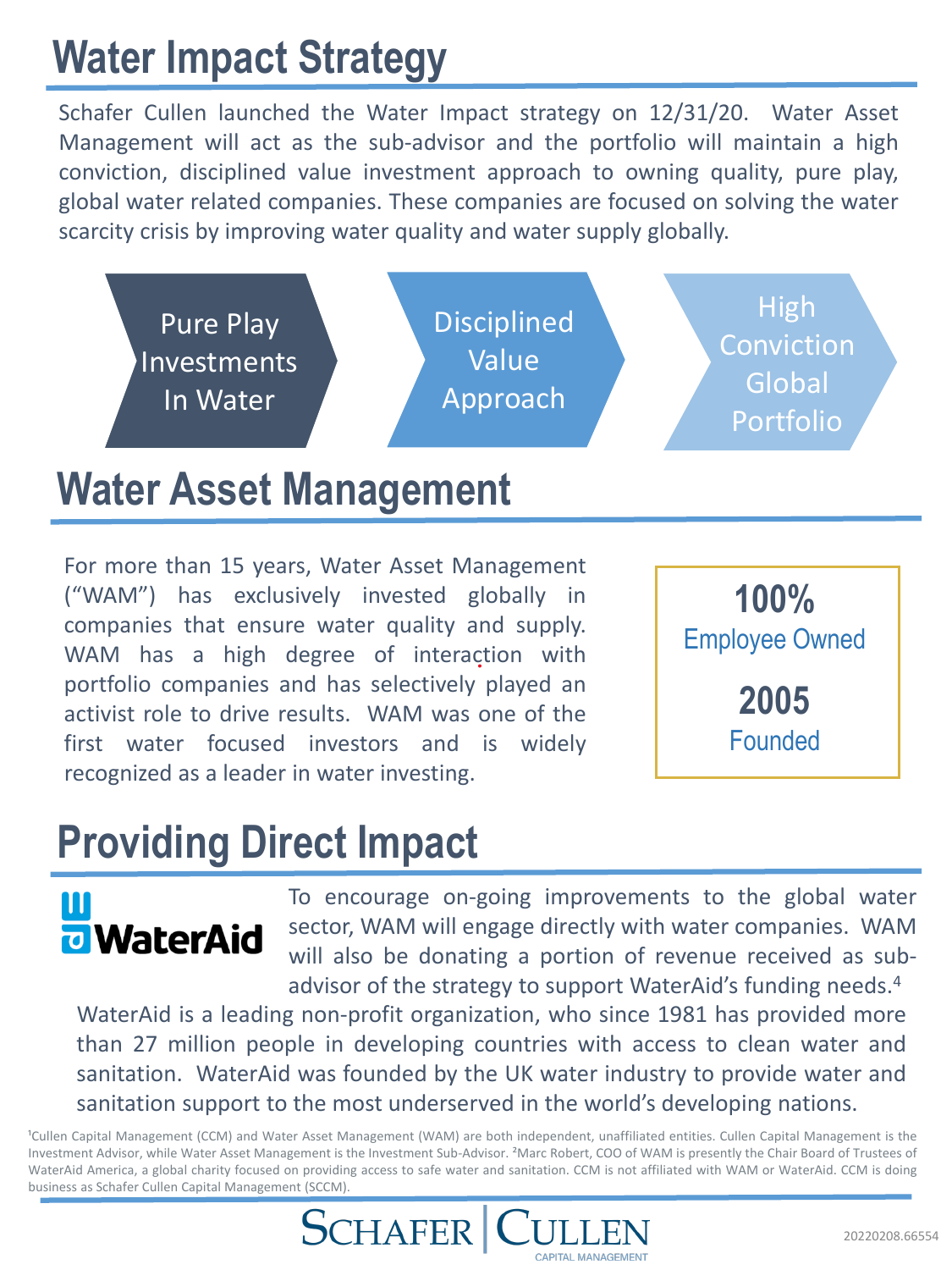#### Water Impact Strategy as of 12/31/21

| <b>TOP INDUSTRY EXPOSURES</b>         | %     | <b>CHARACTERISTICS</b>                                                                         | <b>Water</b><br>Impact<br><b>SMA</b> | <b>MSCI</b><br><b>ACWI</b><br><b>Index</b> |  |  |
|---------------------------------------|-------|------------------------------------------------------------------------------------------------|--------------------------------------|--------------------------------------------|--|--|
| <b>Water Utilities</b>                | 44.0% | Forward P/E                                                                                    | 24.8                                 | 17.4                                       |  |  |
| <b>Industrial Machinery</b>           | 12.6% | <b>Dividend Yield</b>                                                                          | 1.4                                  | 2.0                                        |  |  |
| <b>Multi-Utilities</b>                | 7.2%  | Avg. Wtd Market Cap (\$B)                                                                      | 11.2                                 | 421.8                                      |  |  |
| <b>Building Products</b>              | 5.9%  | Median Market Cap (\$B)                                                                        | 4.9                                  | 13.4                                       |  |  |
| <b>Leisure Products</b>               | 4.5%  | <b>TOP TEN HOLDINGS</b>                                                                        |                                      | %                                          |  |  |
| Oil & Gas Equipment & Services        | 3.7%  | <b>Essential Utilities Inc.</b>                                                                |                                      | 10.8%                                      |  |  |
| <b>Construction &amp; Engineering</b> | 3.7%  | <b>Veolia Environment SA</b>                                                                   |                                      | 7.0%                                       |  |  |
| <b>Industrial Conglomerates</b>       | 3.2%  | Masco Corp.                                                                                    |                                      | 5.7%                                       |  |  |
| <b>Specialty Chemicals</b>            | 2.5%  | Artesian Resources Corp.                                                                       | 4.7%                                 |                                            |  |  |
| <b>COUNTRY EXPOSURE</b>               | %     | <b>Hayward Holdings Inc.</b>                                                                   |                                      | 4.3%                                       |  |  |
| <b>United States</b>                  | 66.4% | <b>American Water Works Company</b>                                                            |                                      | 4.1%                                       |  |  |
| <b>United Kingdom</b>                 | 14.3% | <b>Pentair PLC</b>                                                                             |                                      | 4.0%                                       |  |  |
| <b>France</b>                         | 7.2%  | <b>United Utilities Group PLC</b>                                                              |                                      | 4.0%                                       |  |  |
| Spain                                 | 3.5%  | <b>Select Energy Services Inc.</b>                                                             |                                      | 3.6%                                       |  |  |
| Cash                                  | 4.0%  | Great Lakes Dredge & Dock Corp.                                                                |                                      | 3.6%                                       |  |  |
| <b>Brazil</b>                         | 2.6%  |                                                                                                |                                      | 28                                         |  |  |
| Canada                                | 2.1%  | <b>Total Holdings</b><br>Source: CCM 12/31/2021. The Portfolio is actively managed and current |                                      |                                            |  |  |

holdings and characteristics may be different. The holdings listed should not be considered recommendations to buy or sell any particular security listed.

| Total Returns as of 12/31/2021      | Oct  | <b>Nov</b> | <b>Dec</b> | <b>QTD</b> | <b>YTD</b> | Since Inc.<br>(Jan '21) |
|-------------------------------------|------|------------|------------|------------|------------|-------------------------|
| Schafer Cullen Water Impact (Gross) | 5.60 | 0.07       | 6.52       | 12.56      | 35.91      | 35.91                   |
| Schafer Cullen Water Impact (Net)   | 5.41 | 0.01       | 6.46       | 12.23      | 34.41      | 34.41                   |
| S&P Global Water NR Index           | 5.70 | $-1.23$    | 5.80       | 10.45      | 31.82      | 31.82                   |
| MSCI ACWI NR Index                  | 5.10 | $-2.41$    | 4.00       | 6.67       | 18.54      | 18.54                   |

The performance noted is from a single account and represents performance of less than one year. Past performance does not guarantee future results. Gross of fee performance is calculated gross of wrap fees. Net of fee performance is calculated net of wrap fee. Returns are calculated net of withholding taxes on dividends. Individual account performance results will vary and will not match that of the account, el. The variance depends on factors such as market conditions at the time of investment, and/or investment restriction imposed by a client, which may cause an account to either outperform or underperform the composite or model's performance. The MSCI ACWI index is designed to represent performance of the full opportunity set of large- and mid-cap stocks across 23 developed and 27 emerging markets. \*Inception Date: January 1, 2021.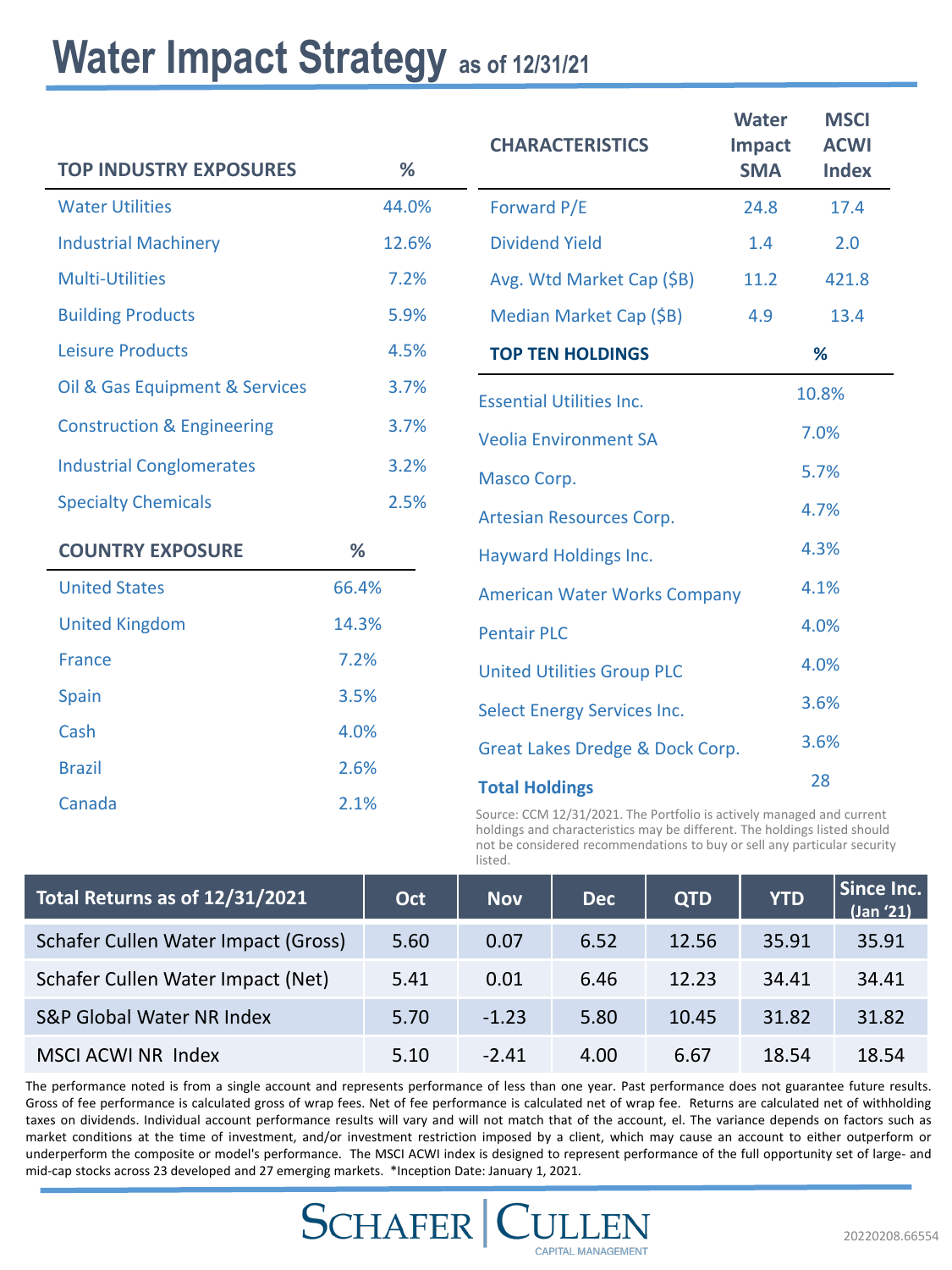#### **Historic Returns for WAM Global Water Equity**



Matthew J. Diserio *Sub Advisor / Portfolio Manager*  Water Asset Management, LLC

The performance results below are for reference only. Results reflect Water Asset Managements Long-Only portfolio which are managed by the same investment team as the SCCM Water Impact Strategy and with a similar investment approach.

| <b>Calendar Year Returns</b>           | '20   | '19   | '18      | '17   | 16    | 15      |
|----------------------------------------|-------|-------|----------|-------|-------|---------|
| <b>WAM Global Water Equity (Gross)</b> | 8.82  | 33.66 | $-17.32$ | 18.76 | 26.59 | $-7.14$ |
| WAM Global Water Equity (Net)          | 5.87  | 29.63 | $-19.22$ | 15.86 | 22.00 | $-8.96$ |
| <b>S&amp;P Global Water NR Index</b>   | 16.12 | 33.86 | $-9.82$  | 27.10 | 6.83  | $-1.50$ |
| <b>MSCI ACWI NR Index</b>              | 16.25 | 26.60 | $-9.42$  | 23.97 | 7.86  | $-2.36$ |

Performance results are a preliminary, unaudited, net of fees estimate and includes reinvestment of dividends and other income. Current performance may be lower or higher than the performance data quoted. The performance data quoted represents past performance, which is no guarantee of future results. Investment return and principal value will fluctuate, and an investor's account may be worth more or less than their original cost. The MSCI ACWI Index is designed to represent performance of the full opportunity set of large- and mid-cap stocks across 23 developed and 27 emerging markets. Performance returns from inception (1/1/06) through April 2014 represent performance for the long portfolio of WAM's TRF Long/Short Equity Strategy, adjusted to reflect 100% long exposure and net of management fees and fund expenses. Performance returns for the period May 2014 to present represent actual net returns for the WAM Global Water Equity Fund LP – Class A, net of 1.25% management fees and fund expenses such as fund administration, audit, tax and custody. The reference index is not subject to any of the fees or expenses to which the Fund's portfolio would be subject. It is not possible to invest in the index. They are used for comparison purposed only. It should not be assumed that the Fund's portfolio will invest in any specific stocks that comprise the index.